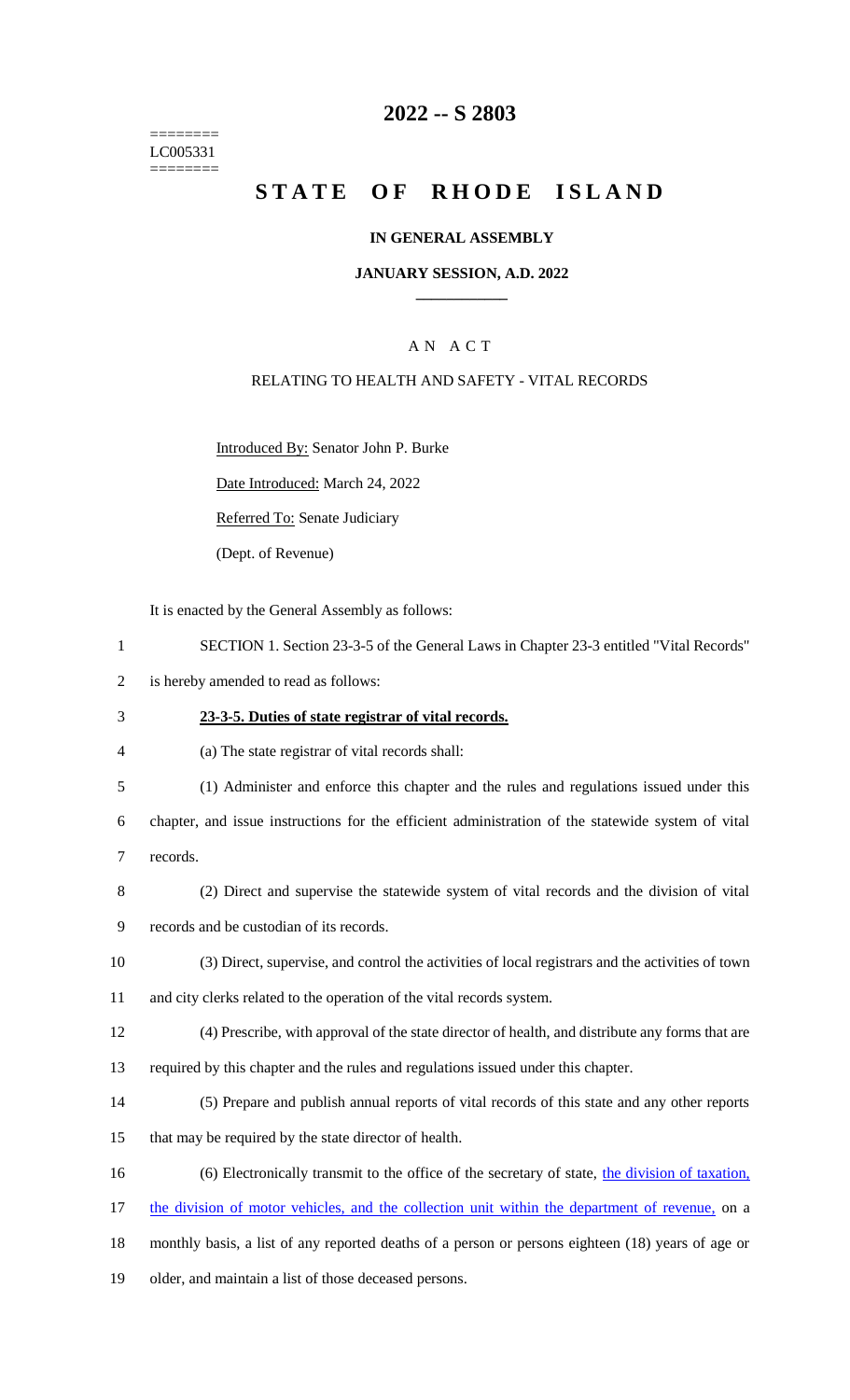- (7) Provide a copy on alkaline paper or an electronic record of each certificate of birth, death, and marriage to the city or town clerk before the tenth (10th) day of the month after the certificate is received by the division of vital records as authorized by regulations.
- (8)(i) Flag birth certificates of missing children and perform all other acts and duties required to be performed by him or her pursuant to chapter 28.8 of title 42.
- (ii) Upon receipt of information pursuant to § 42-28.8-3, provide the local registrars of the several cities and towns with that information.
- 

 (9) Direct, supervise, and control the transition from a paper-based system to an electronic system.

 (b) The state registrar of vital records, with the approval of the director of health, may appoint a deputy state registrar and may delegate any functions and duties vested in him or her to employees of the division of vital records and to local registrars that he or she deems necessary or expedient.

SECTION 2. This act shall take effect upon passage.

======== LC005331 ========